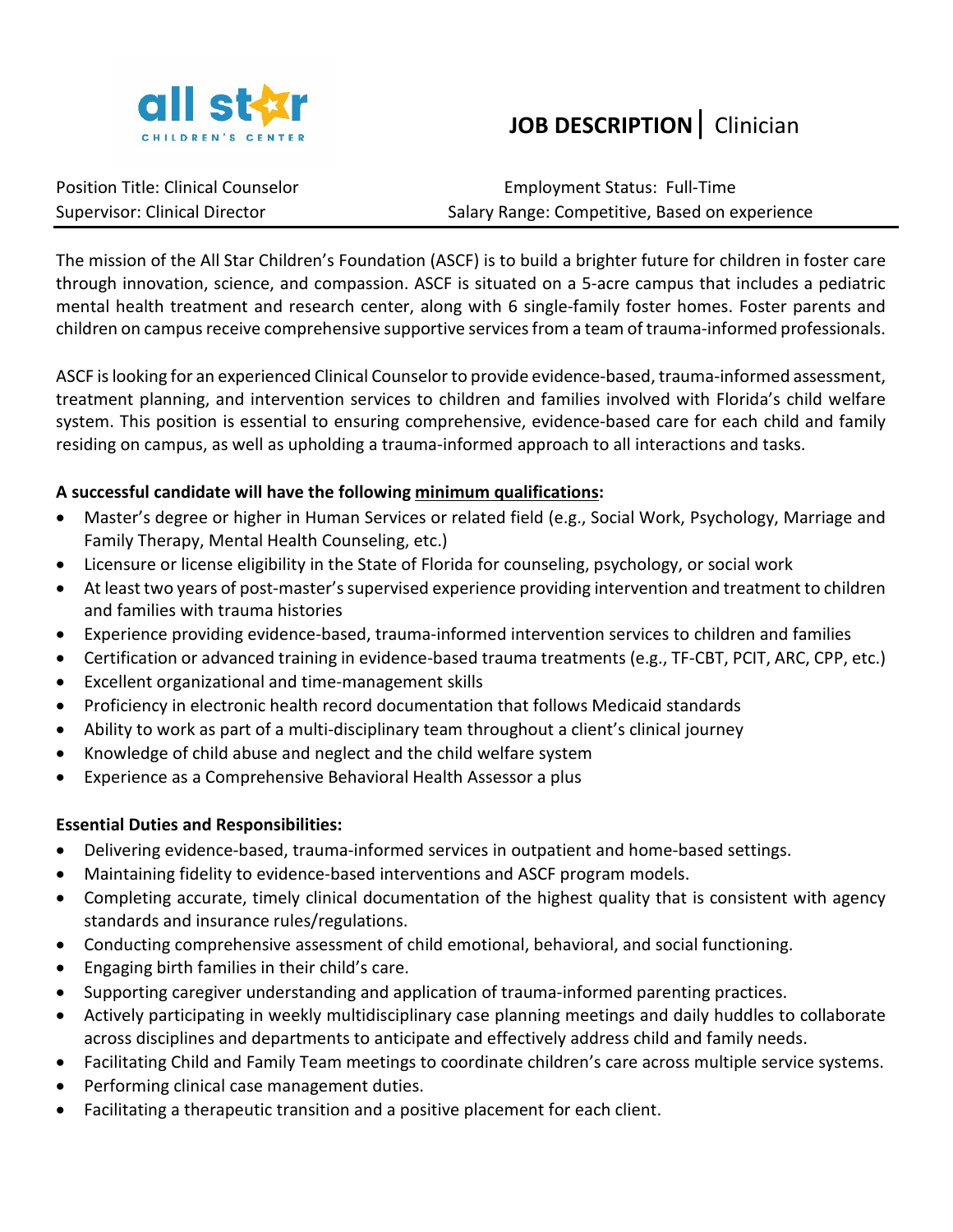## **Competencies:**

To perform the job successfully, an individual should demonstrate the following competencies to perform the essential functions of this position.

| Judgement                 | Makes sound decisions; bases decisions on fact rather than emotion; analyzes problems           |
|---------------------------|-------------------------------------------------------------------------------------------------|
|                           | skillfully; uses logic to reach solutions.                                                      |
| <b>Problem Solving</b>    | Anticipates problems; sees how a problem and its solution will affect other units; gathers      |
|                           | information before making decisions; weighs alternatives against objectives and arrives at      |
|                           | reasonable decisions; adapts well to changing priorities, deadlines and directions; works to    |
|                           | eliminate all processes which do not add value; is willing to take action, even under pressure, |
|                           | criticism or tight deadlines; takes informed risks; recognizes and accurately evaluates the     |
|                           | signs of a problem; analyzes current procedures for possible improvements; notifies             |
|                           | supervisor of problems in a timely manner.                                                      |
| <b>Clinical Skills</b>    | Maintains an ethical practice (e.g. awareness of ethical standards and conduct); demonstrates   |
|                           | strong client relationships and interpersonal skills (e.g. establishes and maintains rapport,   |
|                           | accurately perceives and understands clients, and maintains role boundaries); Recognizes        |
|                           | diversity, individual difference, and cultural competency in clinical practice; implements      |
|                           | appropriate assessment and intervention strategies; demonstrates competency in general          |
|                           | clinical skills including the understanding of concepts, theory, and empirical foundations for  |
|                           | practice.                                                                                       |
| Knowledge, Skills &       | Ability to communicate effectively, verbally and in writing; Ability to establish effective     |
| <b>Abilities</b>          | working relationships with clients, co-workers, supervisors and other individuals. Possess      |
|                           | effective interpersonal skills; Must be able to work flexible hours, including evenings and     |
|                           | weekends. Knowledge of agency's organizational structure, standard operating procedures,        |
|                           | and policies; Knowledge of Department of Children and Families rules and regulations            |
|                           | regarding the care of children, as well as, understanding of child abuse or neglect reporting   |
|                           | procedures and methods. Knowledge of counseling, intervention and treatment methods,            |
|                           | strategies and techniques; knowledge of quality documentation as required by agency             |
|                           | standards, rules, regulations, and Medicaid BHOS. Ability to conduct assessments, treatment     |
|                           | evaluations, counseling in group and individual sessions, treatment planning, and discharge     |
|                           | planning. Ability to work as a multi-disciplinary team member in a positive productive          |
|                           | manner. Ability to convey ideas, concepts and case studies to clients, other clinical staff,    |
|                           | families, court, and to other audiences as required. Ability to participate in play therapy     |
|                           | activities.                                                                                     |
| Organization              | Able to manage multiple projects; able to determine project urgency in a practical way; uses    |
|                           | goals to guide actions; creates detailed action plans; organizes and schedules people and       |
|                           | tasks effectively.                                                                              |
| <b>Cooperation &amp;</b>  | Works harmoniously with others to get a job done; responds positively to instructions and       |
| <b>Teamwork</b>           | procedures; able to work well with staff, co-workers, peers and managers; shares critical       |
|                           | information with everyone involved in a project; works effectively on projects that cross       |
|                           | functional lines; helps to set a tone of cooperation within the work group and across groups;   |
|                           | coordinates own work with others; seeks opinions; values working relationships; when            |
|                           | appropriate facilitates discussion before decision-making process is complete.                  |
| <b>Quality of Work</b>    | Maintains high standards despite pressing deadlines; does work right the first time; corrects   |
|                           | own errors; regularly produces accurate, thorough, professional work.                           |
| <b>Reliability</b>        | Personally responsible; completes work in a timely, consistent manner; works hours              |
|                           | necessary to complete assigned work; is regularly present and punctual; arrives prepared for    |
|                           | work; is committed to doing the best job possible; keeps commitments.                           |
| <b>Supports Diversity</b> | Treats all people with respect; values diverse perspectives; participates in diversity training |
|                           | opportunities; provides a supportive work environment for a multicultural staff; applies the    |
|                           | ASCF's commitment to cultural proficiency; shows sensitivity to individual differences; treats  |
|                           | others fairly without regard to race, sex, color, religion, mental or physical ability, health  |